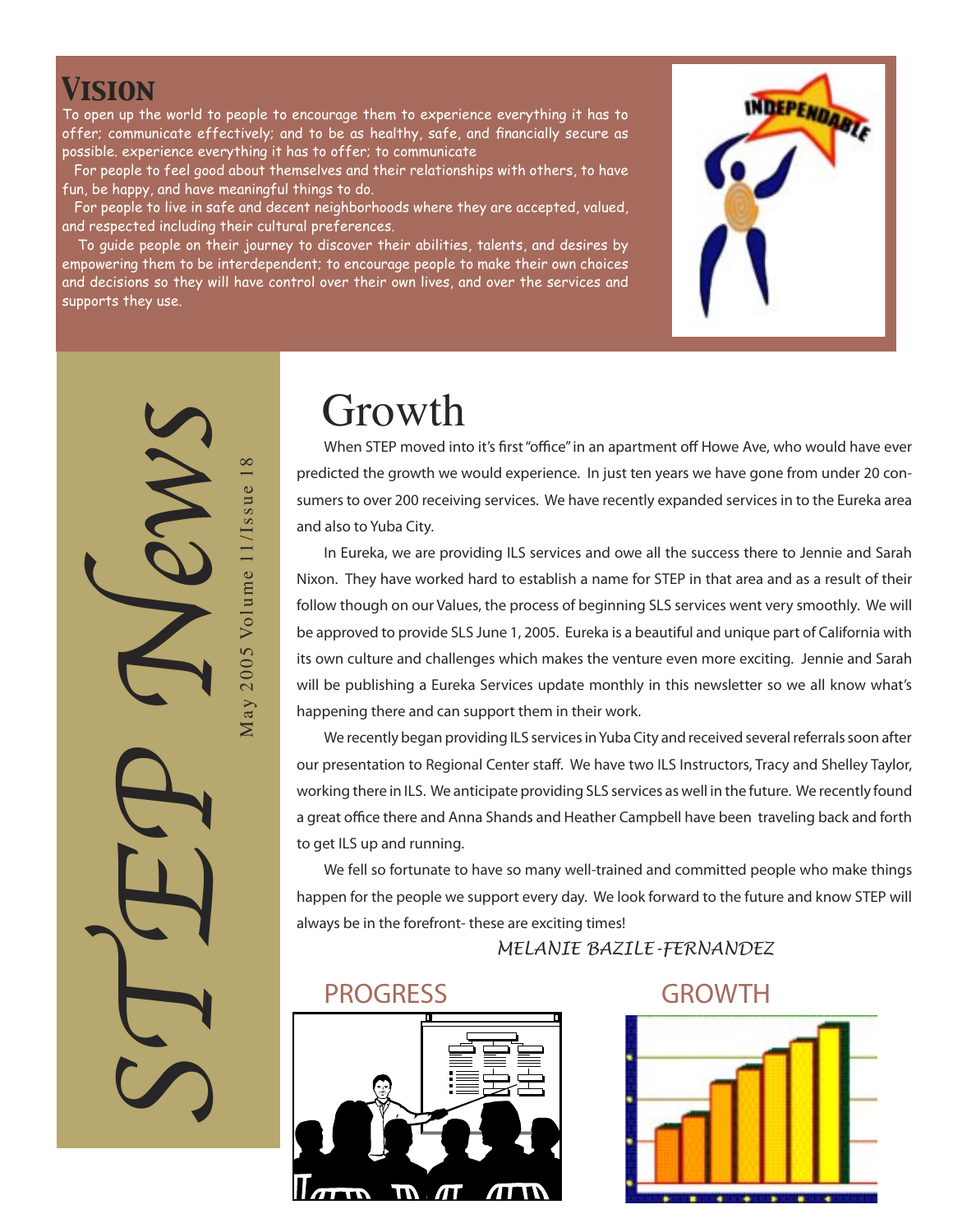# **STEP STARS**

Mike Bachman: Thanks for taking on 2 additional clients and starting the ass

*Ayren Gabrielson- Thank-you for your semmingly straight-forwardness. It is appreciated and taken note of for future references.*

Thurston -your wonderful hospitality is appreciated.

Diane Benton-Thanks for sticking with it and helping to support Rene.

Melani Rogers- Thanks for being so flexible with your caseload. We really appreciate it. Lisa Barrows-Thank-you for listening and caring. You are a great co-worker and a terrific person.

June Klock- Thanks so much for your on going dedication and support for Kirsten.

Annette Butler: Thanks for assisting Howard during his recent surgery.

Sophia-you have been there for your client and are appreciated for it.

Thank you to the employees who went on the trip to Disneyland. Because of you this trip was a success.

Charlene and Ayren- Your assistance with the 401k packets during a time crunch was GREATLY appreciated.

Jason Skinner: Thanks for helping Oscar with all his medical changes and needs.

Mike Martin- Thanks for assisting Stan in filing a police report recently and reinforcing how and when to use 9-1-1.

Gloria Goode: Thanks for sticking it out and supporting Judy during this tough time.

Jaimie Dillard- Thanks for the extra support for Judy at her medical appointments.

David Smith and Veronica Avery your dedication to the client you work with is wonderful. Thank you so much for hanging in there.

Lisa B- thank you for helping design and make a new form!

To All the SLS Coordinators- thanks for working on those evaluations!

Jerry H.- Thank you for being willing to do extra things.

Congratulations to Tara Wood for her contribution to the STEP newsletter

Jacquie D-F & Melanie-B-F- Thank-you for your professionalism and your dedication to your employees. Because of this, I am able to focus, remember my priorities, and do my job well.

Mason-your teamwork in spending time with a client on short notice was awesome!

Becky Byng- Thank-you for all the desserts at the end of the day and your dedication to providing for STEP and it's guests. You rock!

Leigh Penny- we appreciate your participation in the new employee orientation and helping with the recent PA training.

Mike Partee- thank you for filling in on short notice.

Beth Joiner -thank you for advocating for quality services.

Sheila Howes- Motley-your flexibility is appreciated.

Charlene R.-Thanks 4 being who you r, we notice all you help at STEP

Allen- we appreciate your positive energy and optimism.

Steve Austin-thanks for being flexible.

Patti Dixon-Thanks for always listening.

Nicole Kitcehn, your furniture donation was greatly appreciated.

Lakiya Lowe- You are always smiling and that helps our day. Thank-you!

Lisan Langley and Rich Faringer-you are appreciated for your positive

public relations with family members.

*Jan Jesse, Diane Benton, Doug Findlay-your help at the front desk was exceptional!*

ALL PERSONAL ATTENDANTS- Thanks to all who attended the the PA Training on May9th. Your attendance was greatly appreciated!

#### **Happy** Birthday

Terry Theiriot 6/2 Antonio Brown 6/2 Lakiya Lowe 6/3 Aurthur Morriese 6/3 Howard Gonsalves 6/4 Kevin Marsh 6/4 Diana Manning 6/4 Dennis Stancill 6/5 Herman Collier 6/5 Michelle Haley 6/6 Lashonda Lovette 6/8 Jewel Anderson 6/8 Evetta Hornbeck 6/9 Leland Mason 6/9 Brian Stevens 6/9 Stacie Smith 6/10 Diana Miller 6/11 Lisa Barrows 6/12 Coralee Smith 6/15 Charles Waters, Jr. 6/15 Sadie Cromwell 6/15 Wendy Forde 6/16 Sheryl Jones 6/16 Sean Hauschildt 6/17 Mathew Spanton 6/18 Stanley Winkle 6/18 Brian Clark 6/19 Joan Silveira 6/21 Leslie Sandford 6/21 Cesar Morales 6/21 Susan Stacy 6/21 Crystal Hatch 6/21 Jesse Ballard 6/23 Reyna Pinol 6/23 Casey Stokes 6/24 Stanley Willis 6/24 Alex Estrella 6/25 Judith McDonough 6/26



 $\mathbb T$ 

P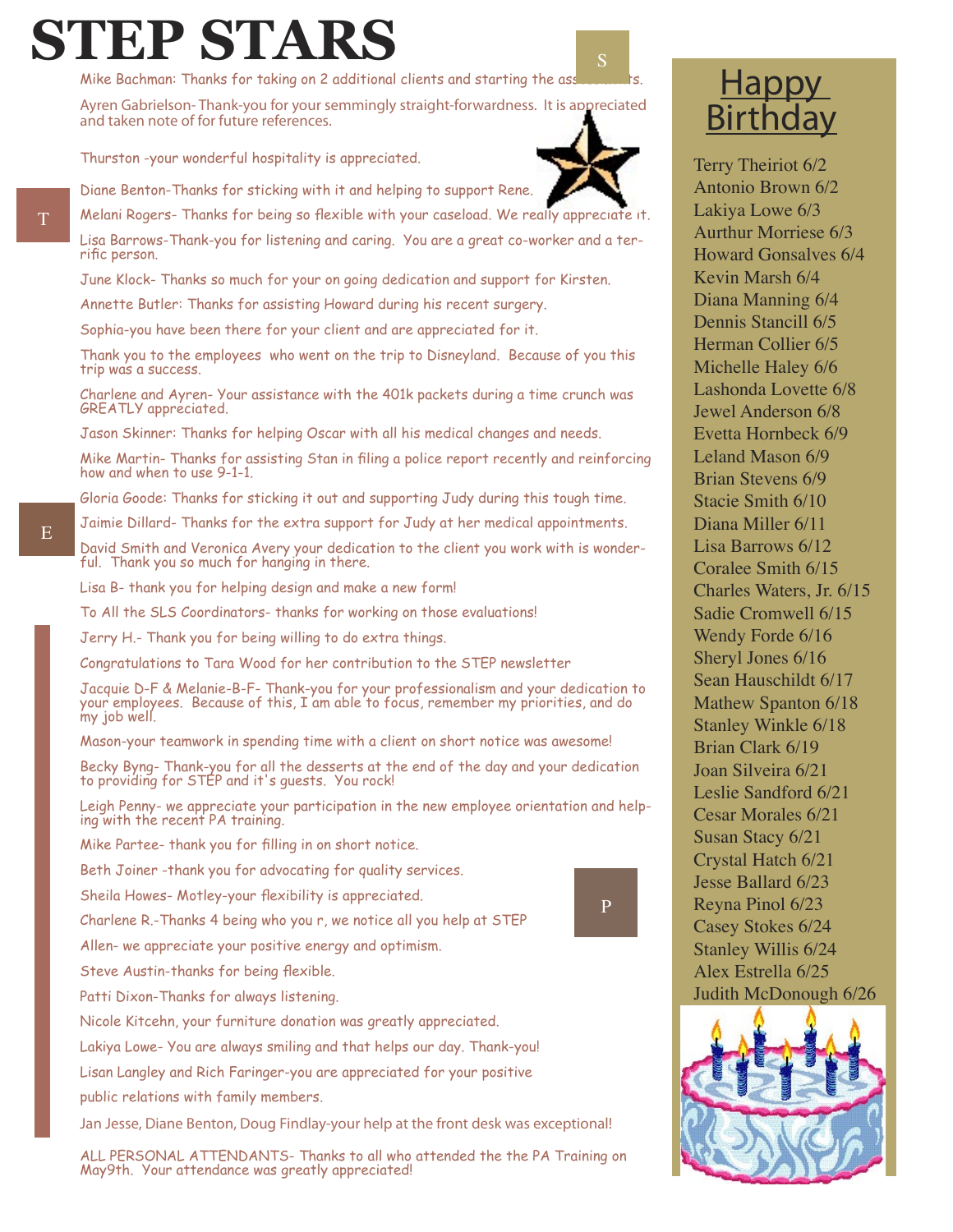# Human Resources

# Benefits information:

*OPEN ENROLLMENT FOR 401K*

*Meeting is set for June 22 at 12:30 to 2:30.*

*Qualifications for the 401k are:*

- *1. One year of service*
- *2. Twenty-one years of age*
- *3. At least 1000 hours worked in the past year*

*Please plan to attend if you are interested in signing up for this excellent benefit.*

*Some of you have had questions about the Advice Path plan being offered by Invesmart to assist you with your retirement planning.*

*For those of you that missed the opportunity to sign up for that, you will be able to do so after the June blackout period. More details to follow...* 

 *Patti Dixon \*\*\*\*\*\*\*\*\*\*\*\*\*\*\*\*\*\*\*\*\*\*\*\*\*\*\*\*\*\*\*\*\*\*\*\*\*\*\**

#### ASK LISA  *QUESTION:*

*If I am getting most of my hours paid by IHSS do I still get vacation time and or sick time?*

#### *ANSWER:*

 *Yes you do, all of the hours that you work (as long as you are working at least 64 hours a pay period) go towards your benefits and accrual (Sick, Vacation, Medical, Dental)*

*Once again I thank you for your questions :) Lisa Barrows*

*C . A . C .*

 *THE NEXT CONCUMER ADVISORY COMMITTEE (C.A.C.) MEETING IS ON JUNE 13TH, 2005. IT BEGINS AT 3:00 PM AND ENDS AT 5:00 PM AT THE S.T.E.P. OFFICE. LOOK FORWARD TO SEEING YOU THERE!*

PLEASE SEE MORE C.A.C. ON THE FOLLOW-ING PAGEs

E

T

S

# P.A.A.C.

*\*\*\*\*\*\*\*\*\*\*\*\*\*\*\*\*\*\*\*\*\*\*\*\*\*\*\*\*\*\*\*\*\*\*\*\*\*\*\**

The next Personal Attendant Advisory Committee meeting will be held on May 23rd at the STEP building in classrooms 1 & 2. Please bring all completed questionnaire packets when you attend. There was concern regarding having coverage for your time scheduled to work. Please make sure to give your Supervisor advance notice that you would like to attend so that coverage can be arranged. Thank-you to all who have been attending regularly to discuss your position as a Personal Attendant here at STEP.

Please submit all e-mail addresses to Charlene if you would like the new sletter and other notices e-mailed to you. You may submit your email address to Charlener@stepsite.com.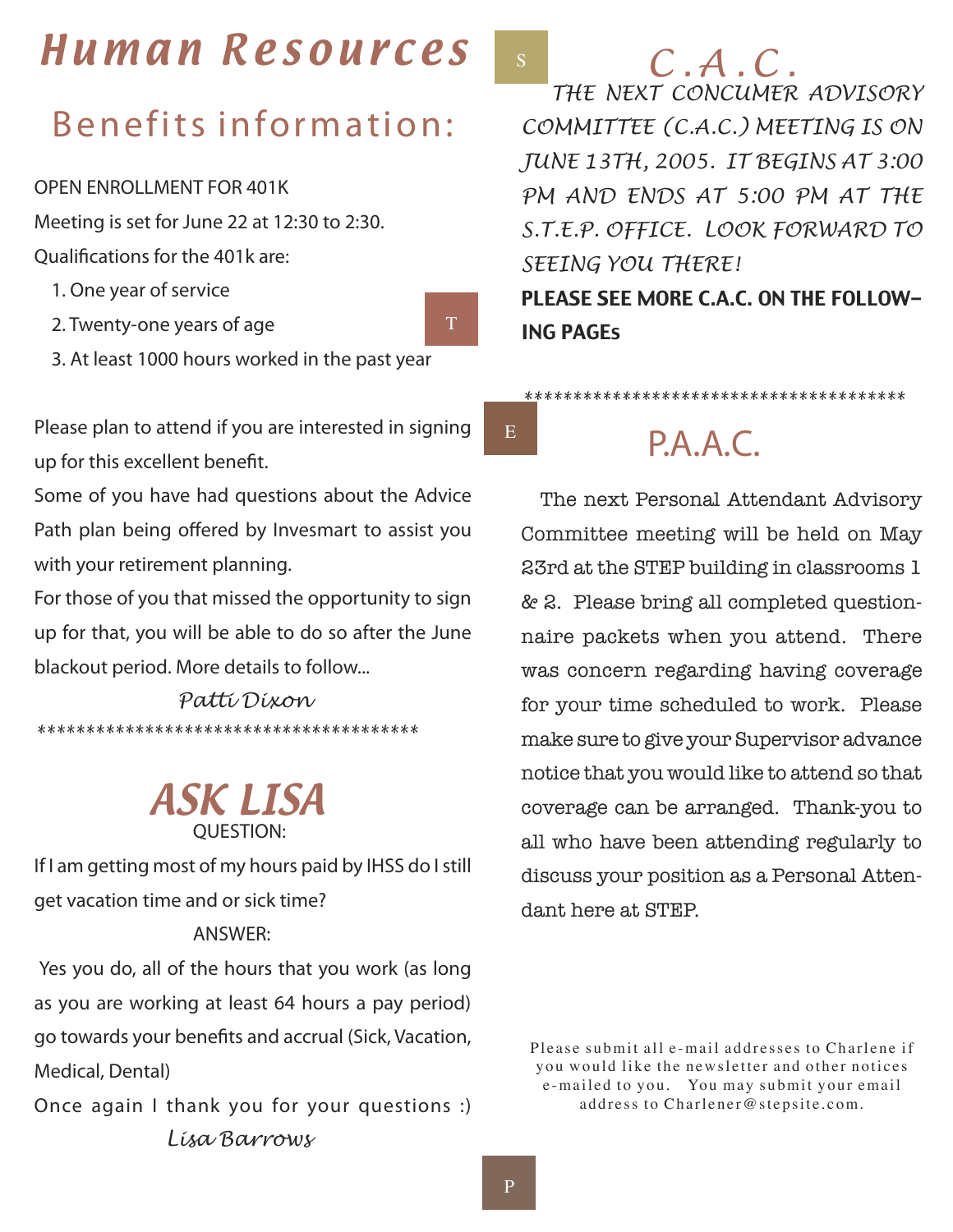# No one said life would be a cherry pie, that sounded like something Sinatra or someone in "The Rat Pack"

would say. Like the concept of Murphy, s Law the reality of the idea life wasn't easy hit me like a ton of stones. With the intelligent thought of a two year old learning the abc, s and they keep repeating it just to hear every 1.8 mothers smile and grin that their kid is the smartest of them all. After work and a therapeutic editing session with Charlene, I went to Subway to feed the demands of my stomach. I let my stomach lead as I gave my order to a young lady about my age, and I waited rather impatiently for her to make my sandwich. She pointed at her co-worker, "I just take your order, "she, ll make your sandwich. I shrugged, and I suppose I forgot what it was like to eat by myself. She passed me off to the next employee and I knew that this sandwich shop had forgotten to take its "happy" pills. \$4.08, the lady barked. She waited for me to dish the cash. As I fumbled into my wallet to retrieve the money, \$4.08, she commanded and I shook in my figurative boots, " Do you have it or not?" Her voice like a sonic boom in my ear. I gave her all of the money I had in my wallet able to side step their bad moods at least for one day.

My next stop whilst I was waiting for the bus was the 99 cent store. I drove very briskly down the isle as if I were a child at Disneyland, looking for nothing in particular. I just had an itch to shop even if all I had was three dollars in my pocket, and it was all in change. Change never goes as far as one would like it to go in that store, one minute you are spending a dollar when a person is finally ready to leave they can expect to spend at least twenty-five. It'll be hard to obtain my laptop if I keep spending it so frugally. My roommate suggested that I keep my money at Step if I was so worried about it. A girl my age forms a very special relationship with money and now that I'm finally getting some of my own, it becomes increasingly difficult to part with.

I will admit to some hurt pride when I was working on my article. I found out that I would not be paid for my valiant efforts as a journalist which hurts me not only because I boasted about the position to my friends and family that I would be published, but I need financial rescuing from the bank because I overdrew. I exhibited poor journalistic behavior and would like to continue submission to the newsletter because of my passion that lies deeply inside of my soul for the written word. When I arrived home, it was a sweet relief to come into familiar territory, my room held within itself my computer and my music both are somehow healing for me for the sole reason that when I write something the personality that I have trouble showing to the outside world flows rather

easily on paper.

I have been drifting further and further from my significant other and lately I've wondered if we are still as in love as we once were. He hasn't been calling because he's been in the middle of a move and finals, which finished early.

In the next newsletter we will discuss disabled teens and depression.

Signing off,

Tara Wood

 **Tara Wood will now be the CAC columnist and Chuck Betts will be the CAC photographer.** 

 **Please look for more to come...**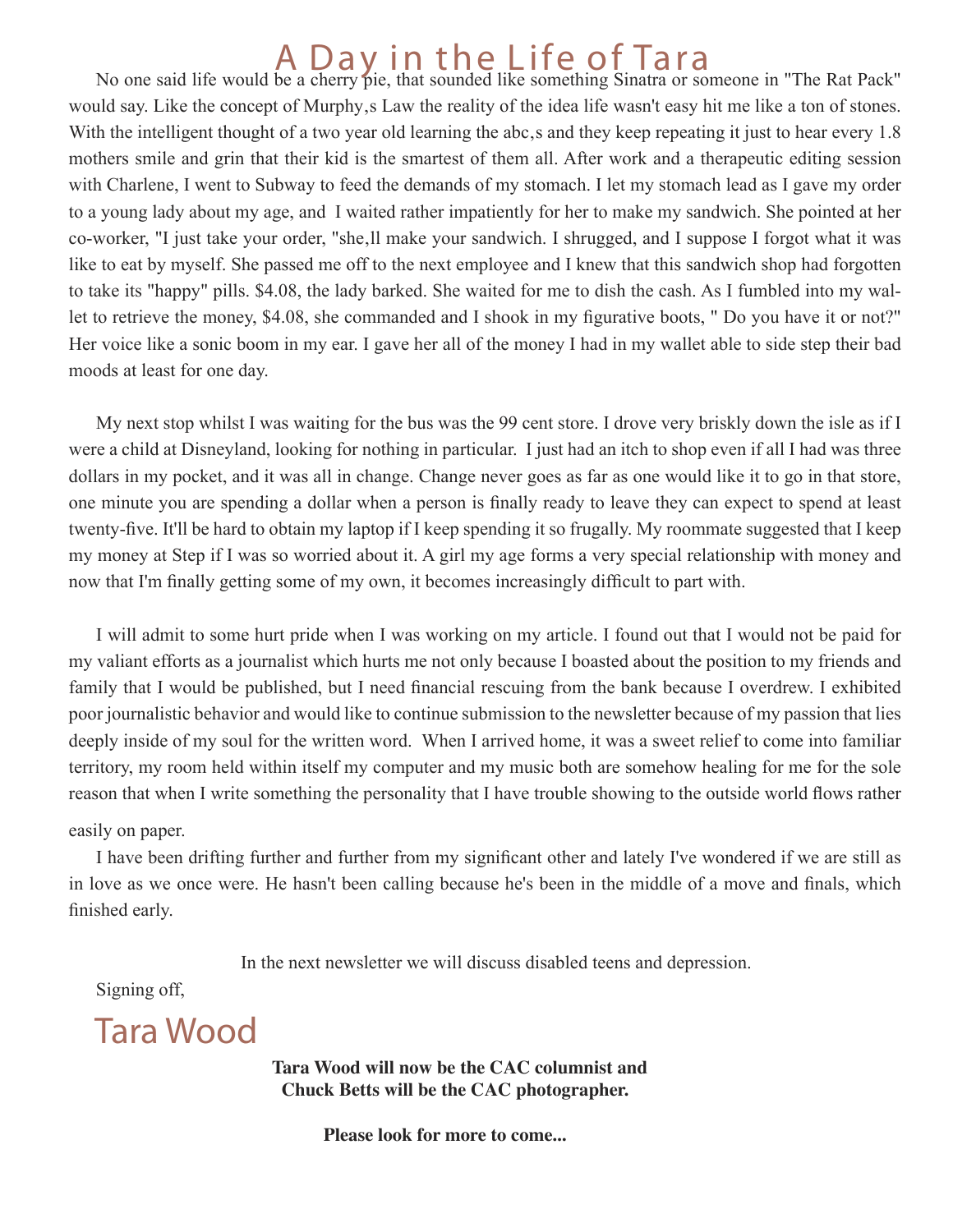*Several clients recently went to Disneyland. Everyone had a wonderful time. Randy Cobb did a great job coordinating this trip and overcoming any obstacle he encountered. They all wish that they had more time there. Each week the hearing SLS team has been recognizing some personal attendants with a phone call , i.e. Wendell, Nicola, Chaundrus, Patricia, Julie to name a few. Congratulations to Cindy on doing a good job with her mobility training and striving for more independence. The hearing SLS team would like to thank the clients who are on the client advisory committee and who give their input about services at STEP. Your feedback is invaluable. We are very proud of Mathew Callahan who has a one man art show on display at the Allen Short Center. Thank you for sharing your talents with other people.*



#### *PATTI UPLINGER*

*"WE BELIEVE EACH PERSON HAS MANY UNTAPPED TALENTS AND THE PEOPLE WE SUPPORT ARE PEOPLE LIKE EVERY-ONE ELSE."*

S



The Eureka office is growing! We have our office all up and running and are currently serving 15 ILS consumers and have just been approved to start SLS. We would also like to welcome the latest addition to our team, our new ILS instructor Paula Bryant!





 We will have more for you next month!  *JENNIE & SARAH NIXON*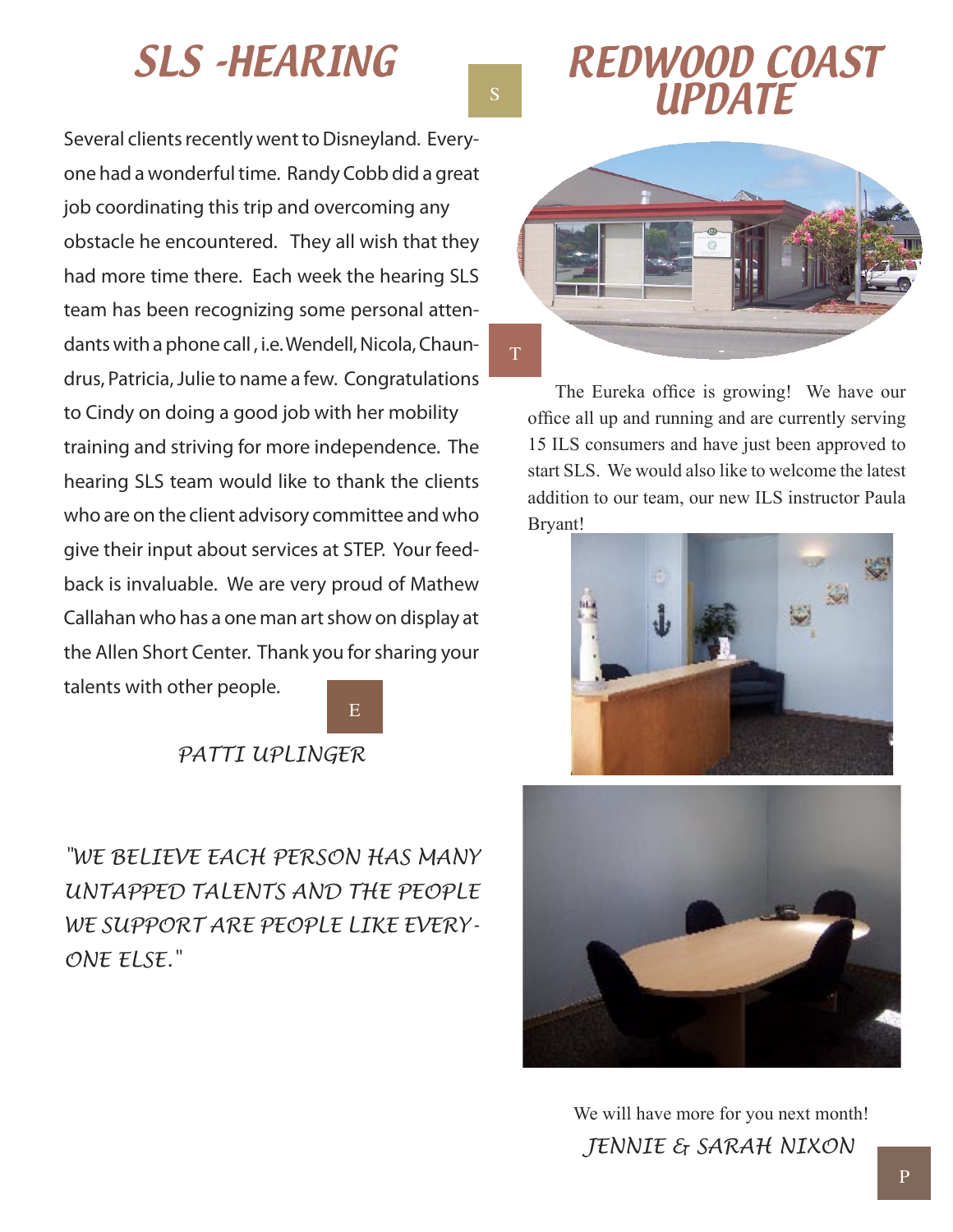# I L S

*Yuba City is up and running! We already have 8 referrals as well as 2 new employees. We would like to welcome Tracy Cummins and Shelly Taylor. The new office is coming together. Hopefully we will have phones and chairs soon. The Eureka office is flourishing. We have had to hire a new employee, please welcome Paula. The SLS rate has been approved and we will be taking on new SLS clients soon.*

*The Introduction to ILS Video is currently under production and will be completed by June 1st. Thanks to all staff and clients who have volunteered their time to participate in this memorable video.*

*This months Parenting Support Group meeting will be reviewing First Aid/CPR. There will be an outside speaker, Stacy Hilliard, coming in to teach the class. The class will be held in the STEP Office on May 19th at 3:30-5:00pm.*

 *Anna Shands & Heather Campbell*

# DROPS OF LOVE MAKE A RIVER OF FORGIVENESS. A RIVER OF FORGIVENESS MAKES AN OCEAN OF

#### PEACE.

CONTRIBUTED BY:

 KENNETH O'HOTTO WEST ST. PAUL, MINNESOTA

**Any articles, announcements, STARS, and resource information is welcome. The deadline for the next newsletter is 6/15/05.**

#### Jen's Trivia Ouestion:

*Be the first person to visit Jen Jone's office with the correct answer and receive a prize: LAST MONTH's WINNER: Ayren Gabrielson - \$10 gas card. ANSWER: The Speedwell,*

#### *THIS MONTH'S*

 *QUESTION:* 

Complete the old saying: A swarm of bees in May is worth \_\_\_\_\_ \_\_\_\_\_, a swarm of bees in June is worth **the same is a struck** \_\_\_\_\_\_, a swarm of bees in July

Anonymous 1850. NOTE: AN INDI-VIDUAL CAN WIN ONCE EVERY 3 MONTHS.

\_\_\_\_\_\_\_\_\_\_\_\_\_\_."

**"Not merely what we do, but what we try to do and why, are the true**

**interpreters of what we are." -C.H. Woodward**



### **Informative** a n d Interesting!

*•Personal and Clinical Perspectives on Siblings of Developmentally Disabled Children and Adults*

*• A Personal Story*

*• The "Labeling" of People with Developmentally Disablilities*

*•What Research Tells Us about the Brothers and Sisters of Developmentally Disabled Children*

*•The Relationship between the Parents*

*• Coping and Defending: Applying the Adult Children of Alcoholics Model*

 *•Characteristics of the Withdrawn Child In Adolescence and Adulthood*

 *•Defining Parentification and it's Circumstances*

 *•Legal Aspects of Becoming Your Brother's Keeper*

*• Promoting a Healthy Family; The Mental Age Gap*

 *•Superachieving and Perfectionalism and much, much more!*

 *You can order this book at Amazon.com*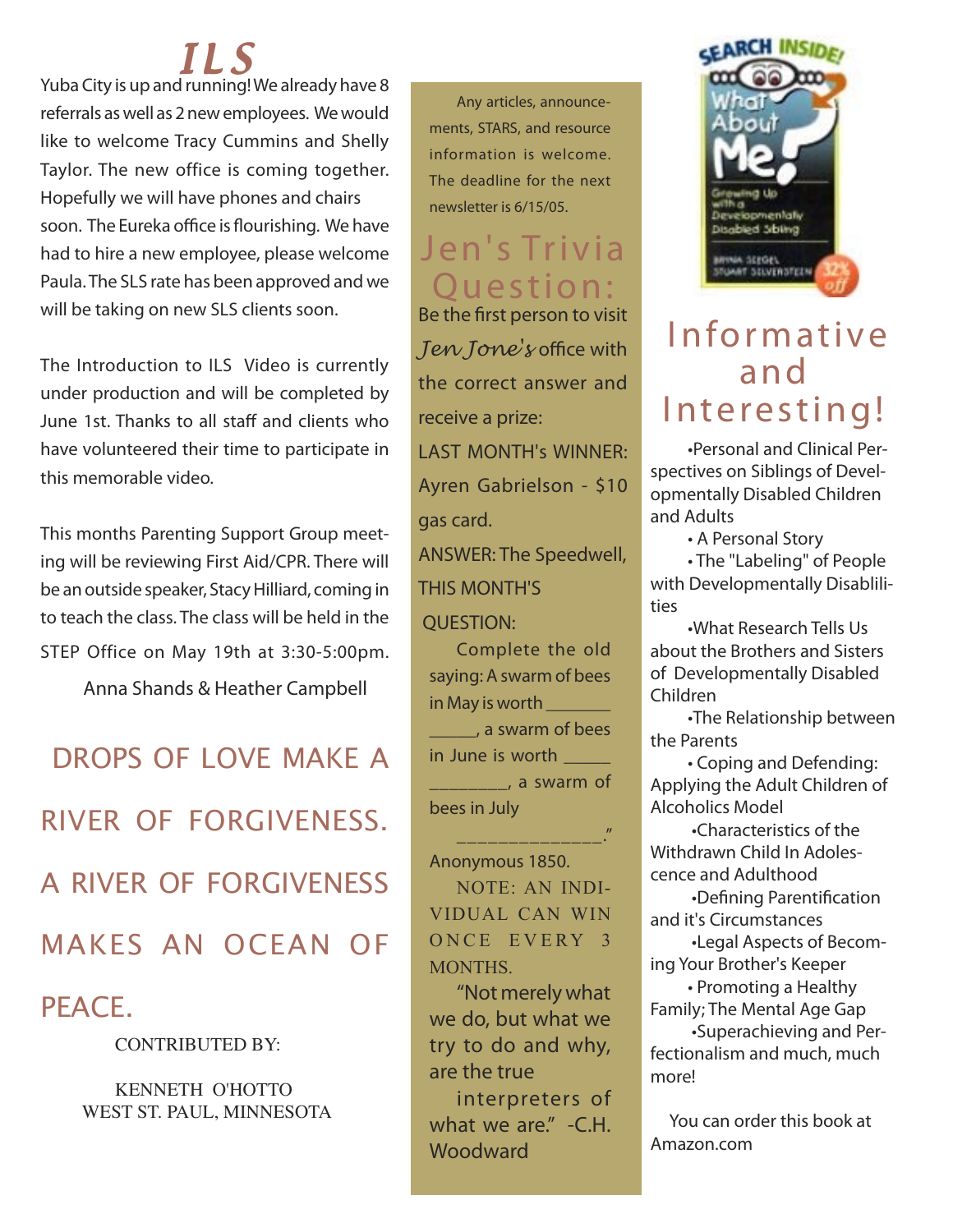## Personal vs. Professional: Crossing the Divide

 *Issues such as long-term illness, bereavement, substance abuse and depression affect many, and cannot always be left at the door when employees come to work. A true test of management leadership is how you handle an employee's personal issues when they affect the workplace. Learn to handle these issues sensitively and correctly, for the good of both the individual employee and your workplace. Three ideas:*

#### Involve others.

 *Respect the person's privacy, but understand that one employee's personal events impact an entire team, department or project. People may feel angry, helpless or like they want to get involved. Acknowledge the problem, and discuss a strategy for dealing with it as a group. Allow people to pitch in to help with workload,*  planning and appropriate expressions of compassion. Often the best ideas for dealing with a problem will *come from a person's closest co-workers.*

#### Be willing to break new ground.

 *You probably have firm boundaries set up between the personal and the professional when it comes to interacting with your employees. In cases like these, however, you may have to cross the line. Don't be afraid to bring up your concerns and show compassion, to acknowledge an employee's emotions and to recommend solutions that take the full measure of the person's suffering into account.*

## Take a personal approach.

 *An ethical company stands behind its employees. Sometimes you have to lean on your own values to help you make the right decisions regarding workload, time off and support for an employee who is suffering. Follow company policy and legal guidelines, but don't forget to lead with compassion and understanding as well*

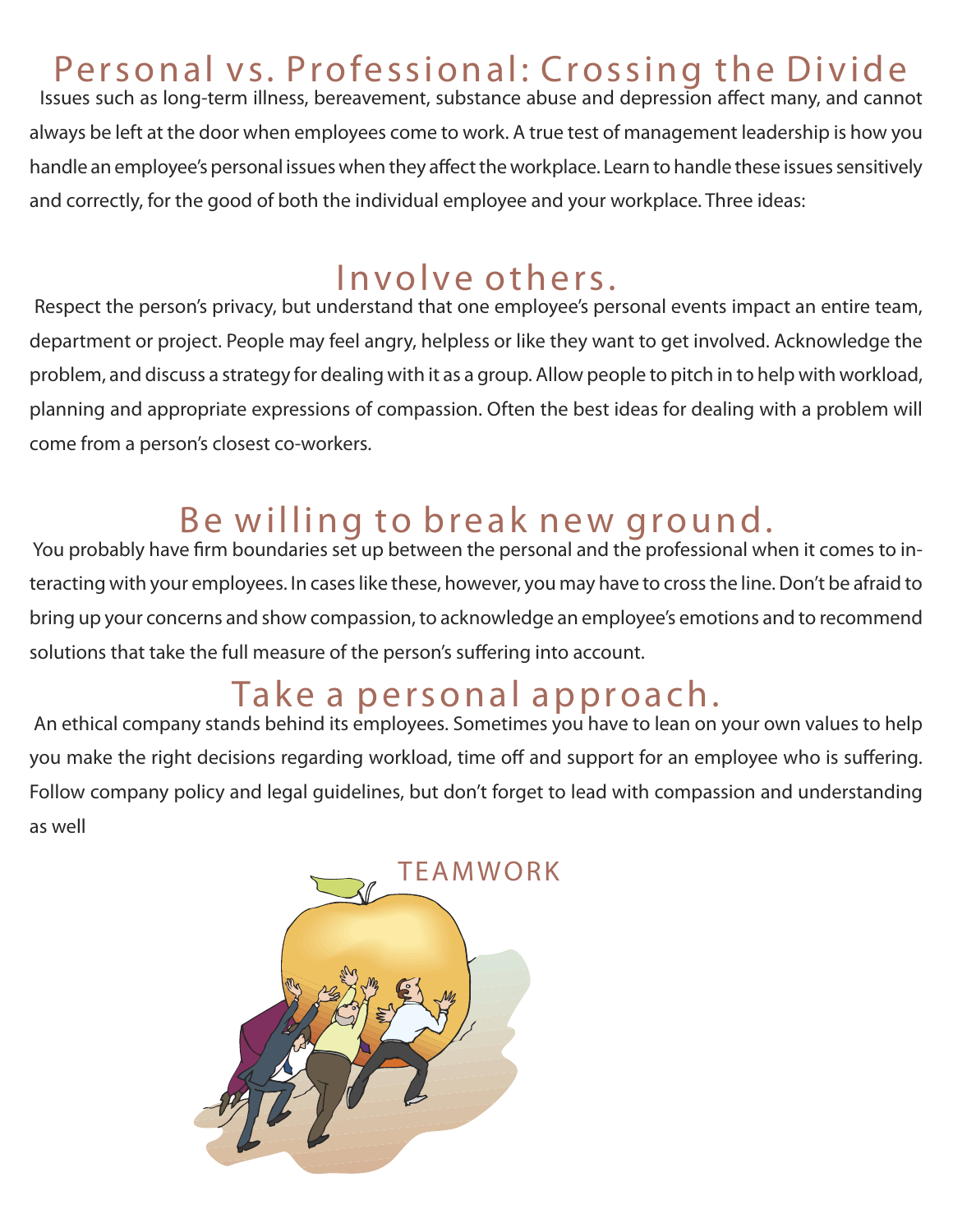#### TOP TEN THINGS TO SAY WHEN YOU FALL A SLEEP AT YOUR DESK

10. "They told me at the Blood Bank this might happen."

9. "This is just a 15 minute power nap they raved about in the Time Management course you sent me to."

8. "Whew! Guess I left the top off the White Out. You probably just got here in time."

7. "I wasn't sleeping, I was meditating on the mission statement and envisioning a new business strategy."

6. "I was testing my keyboard for drool resistance."

5. "I was doing a highly specific Yoga exercise to relieve work-related stress."

4. "Darn, Why did you interrupt me? I almost figured out how to handle that big accounting problem."

3. "Did you ever notice sounds coming out of these keyboards when you put your ear down real close?"

2. "Who put decaf in the wrong pot?"

1. AND THE NUMBER ONE BEST THING TO SAY IF YOU GET CAUGHT SLEEPING AT YOUR DESK……….Raise your head slowly and say……"In Jesus name, Amen."



#### *C.A.C.* **This Month's Meeting Of the C.AC**

**The members of C.AC exploded with ideas as we gathered around the table, we appeared as if we were Knights Of The Round Table eager to voice ideas on how we could make the already wonderful agency that supports us-even better. I felt privileged to finally be around peers who shared my equal intelligence after 20 years of having no one to share my sorrows and joy. We started going over the book we had that were filled with the information on how agency hires staff to work for the company. Along with: job descriptions, P.A. Training list Step guidelines, interview questions, and salary. Excitement irrupted in the room from everyone but me, hiring people has never been one of my strong suites and nether has firing people for that matter.** 

 **Next, in the meeting was the distribution of duties. One of us got the duty of takin4g photographs along side me, one of us took the most daunting of the tasks and volunteered to be the first of the CAC members on the interview panel, one of us will take a seat next to one of the owners assisting in Orientation, and lastly you have myself as your faithful CAC/Step reporter bringing you the latest in CAC events and issues.**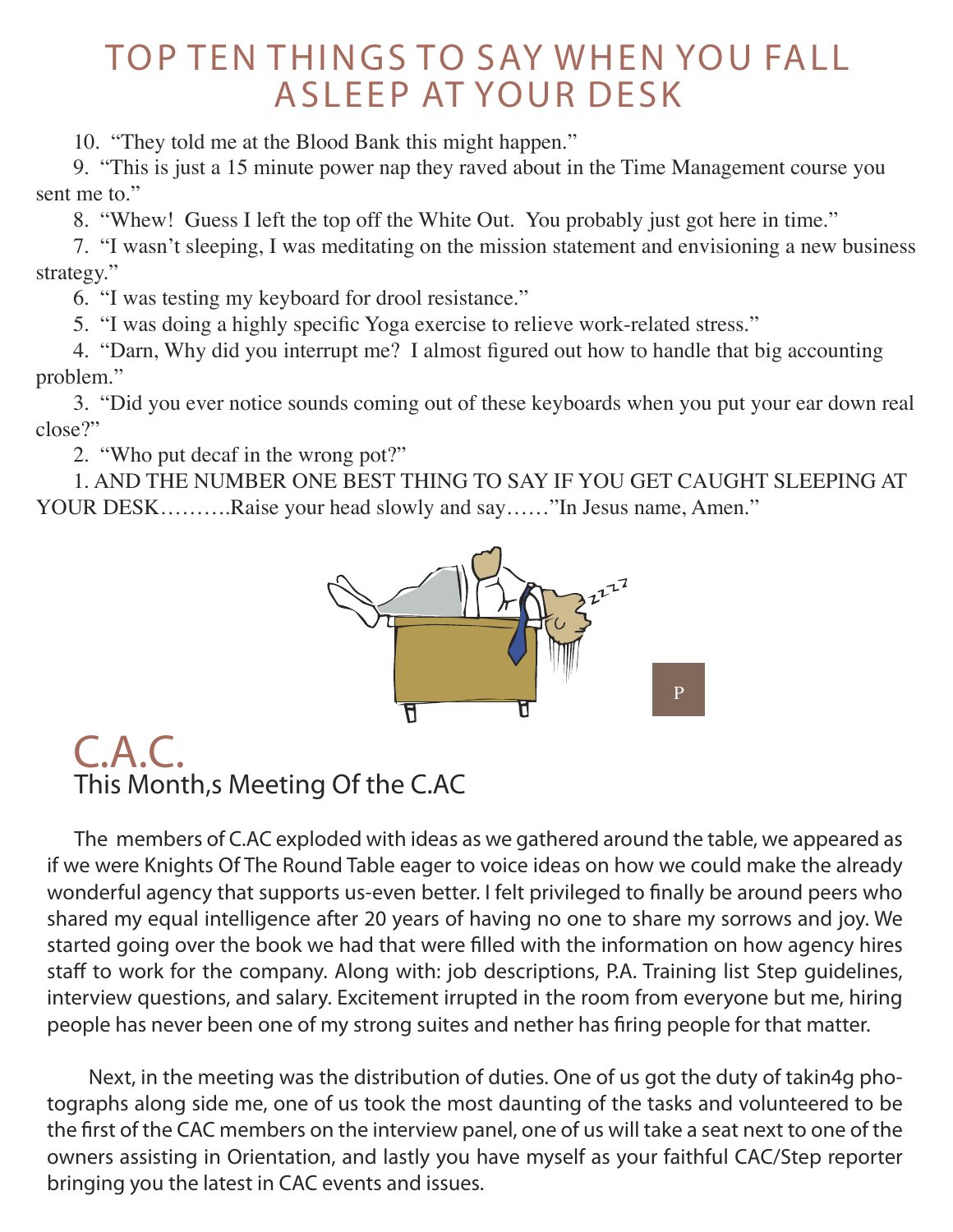#### C.A.C. CONTINUED

 *The Consumer Advisory Committee is inviting PAI (protection Advocacy Inc) to show us how to safely protect ourselves from sexual assault. Unfortunately their presentation will come a little to late for me, one of my classmates with ruthlessly ravaged against her will just one month ago.*

 *A widely common issue we all seemed to have an opinion about is our staff. Whether it is communication, tolerance, or just being uncomfortable. We found that strangely we all needed assistance in that area. I believe that it was a shock to all of us; at least it was to me how many questions we had about how to communicate with the ones we share space with sometimes, almost daily*

 *Tune in next month for more news and information about the CAC*

## A Guide to Effective Feedback

Learn how to comment on your employees' performance in a way that is free from personal judgment and *that motivates them to excel.* 

<sup>7</sup> *i* p **s** :<br>*•* Be specific. Tie feedback to an incident or issue, instead of making it too general. Example: "I have no*ticed that your last two projects came in after the deadline," is better than "You're not pulling your weight."* 

*· Have a consistent message. Don't soften feedback by saying something positive followed by a negative. Example: "You've done a great job for us, but ..." Deliver praise when it's due, but separate it from constructive feedback. Mixing messages sets you up as a person who can't be believed or trusted.*

*· Show you care. Feedback sessions are no time for anger, sarcasm or joking. Be sensitive to the employee's reactions, and show that you take the act of giving feedback seriously.*

*· Deliver feedback in person. Avoid giving feedback via e-mail or voice mail. Set up a face-to-face meeting.*

*· Use the right phrase. Try "I" phrases instead of "you" ones, so that you don't place blame. Examples: "I have noticed" ... "It has come to my attention" ... "I have seen." Avoid using "need to" or "should."* 

## Remember:

*Feedback is based on what you have observed about an employee's performance, not about who he or she is as a person. Strive to make feedback objective and free from interpretation, and to focus on a solution that works for both of you.*